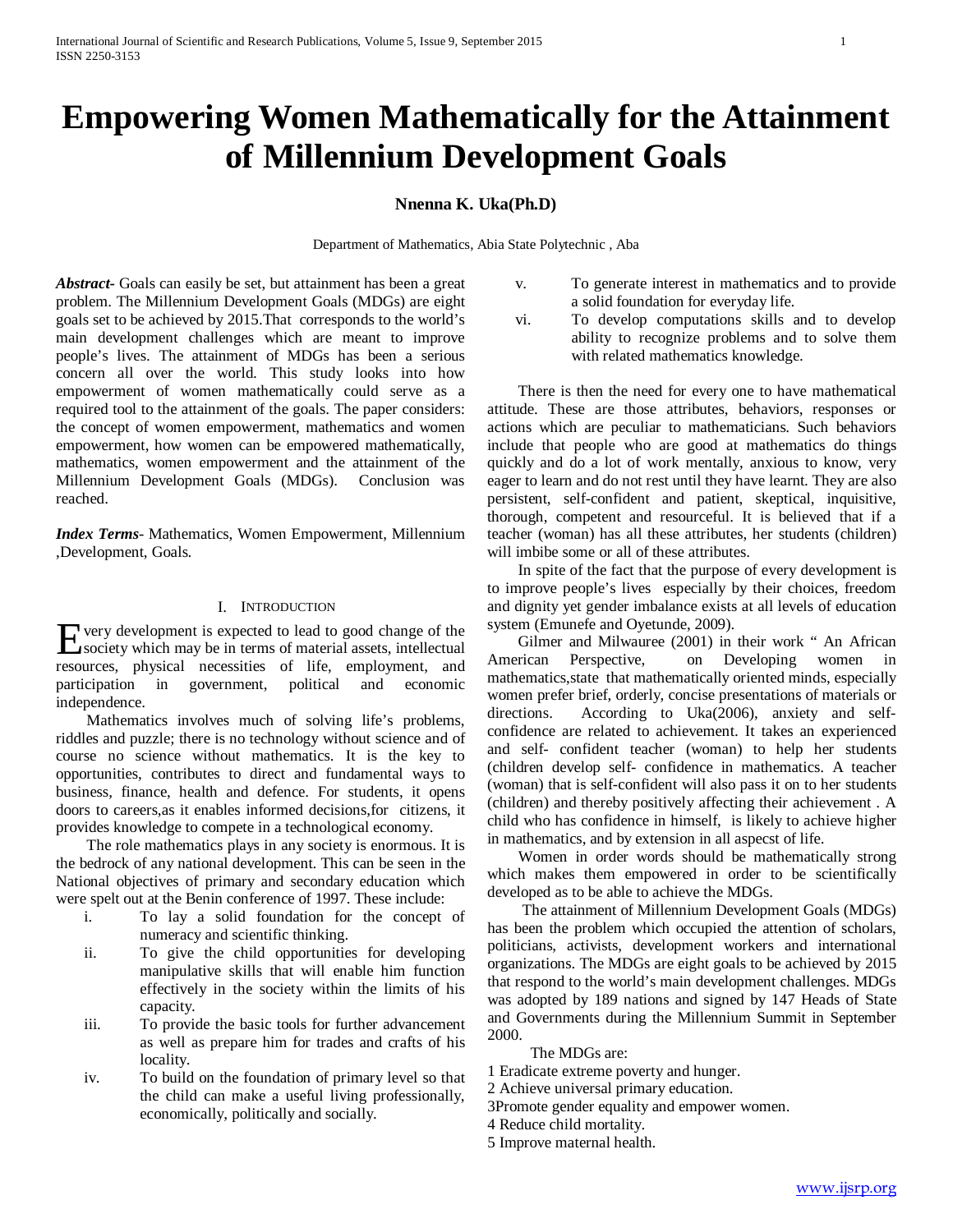6 Combat HIV\AIDS, Malaria and other diseases. 7 Ensure environmental sustainability. 8 Develop a global partnership for development.

## II. THE CONCEPT OF WOMEN EMPOWERMENT

 Empowerment means moving from position of enforced powerlessness to one of power. It can range from personal empowerment that can exist within the existing social order. Thus this kind of empowerment would correspond to the right to make one's own choices to increase.

 Women empowerment is the process by which women gain greater share of control over resources – maternal , human and intellectual knowledge, information, ideas and financial resources l – and access to money and control over decision – making in the home, community, society and nation, and to gain "power".

 True women empowerment takes place when women challenge the existing norms and culture, to effectively improve their well being. In the feminist paradigm, empowerment goes beyond economic betterment and well –being, to strategic gender interest.

 The empowerment of women is one of the central issues in the process of development of countries all over the world. Infact it is a global issue, that is why in September 2000 the millennium development goals (MDGs) was signed up at the United Nations in which the third goals was "promote gender equity and empower women." The issue of gender equality and women empowerment are discussed in world conferences, national and international conferences, etc.

 In order to give a fillip to empowerment of women, appropriate institutional mechanisms and interventions have been consciously built into the development design; separate institutions for women and child development, departments at the central and state levels, creations of the National Commission for women and also state commission for women in several states are some of the important developments for the betterment and prosperity of women.

 Infact the government of India declared 2001 as the year of "Women's Empowerment".

 The year 1975 was proclaimed the international women's year by the United Nations General Assembly. The year was a turning point in that it put women's issues on the agenda.

 The United Nations decade for women (1979-85) was a world – wide effort to examine the state and rights of women and to bring women into decision making at all level. In 1979, the General Assembly adopted the convention on the Elimination of all forms of discrimination against women, which entered into force in 1981 and set an international standard for what was meant by equality between women and men.

 Nations like Egypt, the United State of America and the United Kingdom signed the convention on 16 July 1980, 17 July 1980 and 22 July 1981 respectively.

 The fourth world congress on women, Platform for Action, held in Beijing in 1995 aimed at accelerating the implementation of Nairobi forward – looking strategies for the advancement of women, aimed at removing all the obstacles to women's active participation in all areas of public and private life through full and equal share in economic, social, cultural, and political decision- making.

 Nigeria is not left out in the effort to bring women into lime light. Several efforts have been made in Nigeria in the area of empowerment of women. In January 1995, the Ministry of Women Affairs and Social Welfare was created by the federal government. The aim had been to ensure effective implementation and mobilization of women and children to be supported for primary health care and other related issues that are peculiar to women and also to ensure their greater participation in national development as well as empower them politically, socially, and otherwise.

 In fact the spouses of successive Heads of State and Government in Nigeria in order to improve the lot of women had several projects\ programmes which include:

 Family Support Programme (FSP) by Maryriam Babangida, The Family Economic Advancement Programme (FEAP) of Maryram Abacha, Child Care Project of Stella Obasanjo, Anti-Prostitution and Human Trafficking by Titi Atiku Abubakar and the Women for Change Initiative of Patience Jonathan.

 Even the Affirmative Action Bill which says that 35% of political post/seats should be reserved for women, Nigeria is only 8% compliant is also an avenue of empowering women.

## III. MATHEMATICS AND WOMEN EMPOWERMENT

 There is no goal especially developmental goal (including MDGs) that cannot be achieved scientifically.

 Researches have established that women play enormous roles in the area of mathematics which invariably leads to a good scientific inclination. Below are some of such researches.

 Mwamwenda and Mwamwenda(1989) in their studies found that students of female teachers had significantly higher achievement score in mathematics and other subjects than male teachers. Similarly Ryan (1972) in Uka (2006) found that female teachers rather than male teachers were more effective in urban schools.

 According to Stake and Katz (1982) cited in Krieg (2004), female teachers provide a more positive overall classroom atmosphere. The study conducted by Meier (2004) found that female mathematics teachers were positively associated with girls mathematics score in grade 7 and 8 on the exit examination. This study also found that there was little difference in mathematics examination scores in districts with female administrators, but mathematics in districts with female superintendents surpassed all other categories. The study concluded that for those seeking to increase girls' education benefits and mathematics scores, attention must be paid not only to the number of female teachers in the districts, but also to increase female representation among upper levels of the organization.

#### IV. HOW WOMEN CAN BE EMPOWERED MATHEMATICALLY

 Many factors are known to hinder the empowerment of women generally, particularly in mathematics. Among them include culture, ignorance, poverty, gender discrimination, high incidence of crime etc. This not withstanding, there are measures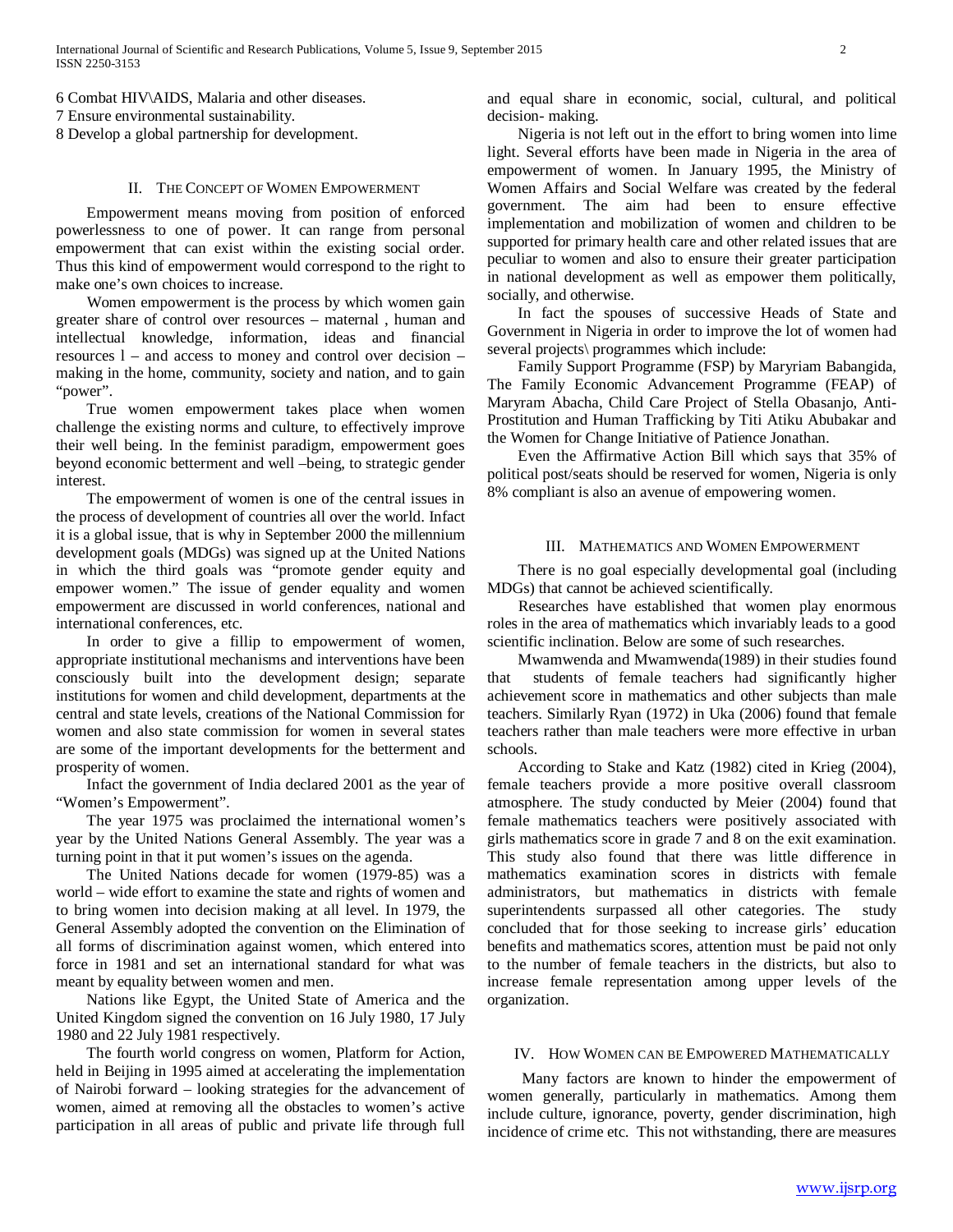that can be employed in order to empower women mathematically. These include:

## V. EDUCATION

Education of women is the most powerful instrument of changing their positions in the society. Education also brings about reduction in inequalities and also acts as a means to improve their status within the family. In other to encourage education of women at all levels, Indian government established schools and colleges and universities exclusively for women in the state, supplied books, boarding and lodging clothing for hostels, mid day meals, scholarships, etc.In other words, women should be educated to see the need to be mathematically oriented.

- **1. Free Coaching Exclusively For Women Students.** Centers should be designated where women students should receive free coaching especially in mathematics and the sciences.
- 2. **Entrepreneurship Awareness, Development Training program:** This type of program will help bring out the talents of women and make them stand on their own. It will enable them see the roles mathematics plays in all facets of life especially in business.
- 3. **Capacity Building and skill information.**  Government has to impart various types of mathematical training which is designed to not only promote self, but also wage employment.

## **Mathematics, Women Empowerment and Attainment of Millennium Development Goals( MDGs)**

The National policy on Education (F R N, 2004) has spelt out that every Nigerian child shall have a right to equal educational opportunities. The efforts of Nigerian government in education have not yielded significant positive results on girls and women education (Akomolafe, 2010). Female enrolment dwindles as they move up the educational hierarchy (Onuebunwa, 2003), likewise, according to UNESCO(1996), empirical studies show that the number of women in Universities and research institutions drop at each stage of higher qualification. In the final analysis, only few women make science system both in research positions and in the science policy area. A recently conclude research by Iji and Uka (2010) shows that there are more male mathematics teachers than female mathematics teachers.

 The statistics of Science and Technology enrolment of the Universities during 2004/2005 session shows that the males had 73% while that of female is 27% (Jamb, 2006).

 According to UNESCO report (2006) cited in Akomolafe(2010), girls make up 60% of all out of school children and women represent two thirds of illiterate adults.Girls usually perform worse than boys in schools and that in some countries one in every four girls drops out before fifth grade. Roughly, 85% of boys' complete primary school compared to 76% of girls. Mathematics is the key to any development. Training (empowering) a woman is training a nation, so if the women are empowered mathematically the achievement of the MDGs is likely to be much easier

 A sound mathematical knowledge will enable members of the society to have insight into the socio-cultural changes and control of the environment in which they live in (Eze, 2009). It is not a hidden information that the population of women /girls is more in number than that of men/boys.

 This section discusses how empowering women mathematically can assist achieve the millennium development goals

## **Eradicate Extreme Poverty and Hunger.**

 When one talks about poverty in any nation like Nigeria, women are worst hit. Here, women and children trek a long distance in search of social amenities like water, firewood, coal etc, thereby wasting a lot of time they would have devoted to education. Fuel for cooking such as kerosene and cooking gas are the reserved for the very few rich women while some of the domestics' facilities like pipe – borne water, electricity, kerosene, and cooking gas are not within the reach of an average Nigerian. Women and children are being subjected to hardship. Many women still live on menial jobs, and most jobs performed by women do not have economic values. All the work and activities that do not require financial reward are the responsibilities of women (Egunjobi, 2005).

 Having seen the plight of the women, one can see with the researcher that women need not only to be empowered but to be empowered mathematically because of the drastic roles mathematics can play in this area.

 When one has a gainful career job, poverty and hunger can be drastically reduced, if not eradicated. In any career and job opportunities in a technological society, a strong mathematical background is needed.

 If women who are more in number and those low economically are empowered mathematically, the extreme poverty and hunger can be reduced if not eradicated.

 To eradicate poverty and hunger we need to improve in our agriculture. An agriculturist cannot do without mathematics; he needs direct application of mathematics such as measurement of land or areas, average investment and expenditure, average return or income, cost of labor, time and work, seed rate, manure rate etc. Since women are involved more, if they imbibe the mathematical attitudes: persistence, patience, resourcefulness, thoroughness, etc, this goal can be achieved

## **Achieve Universal Primary Education**

 Examining the seven goals of primary education in the National policy of education in which one of them is to lay a sound basis of scientific and reflective thinking (FRN, 2004, P. 14), it is obvious that mathematics education is at the center; its actualization can be done through women. A sound basis of scientific and reflective thinking cannot be laid without a sound mathematical ability; this is why mathematics is made one of the core subjects in the school.

 Generally if women are empowered it will go a long way in reducing child abuse. If women are empowered their children will receive more care and education. Naturally most children have more attachment to their mothers than their fathers. And if we must ensure that all boys and girls complete a full course of primary schooling, their mothers must be empowered educationally. The empowerment of such a mother is to be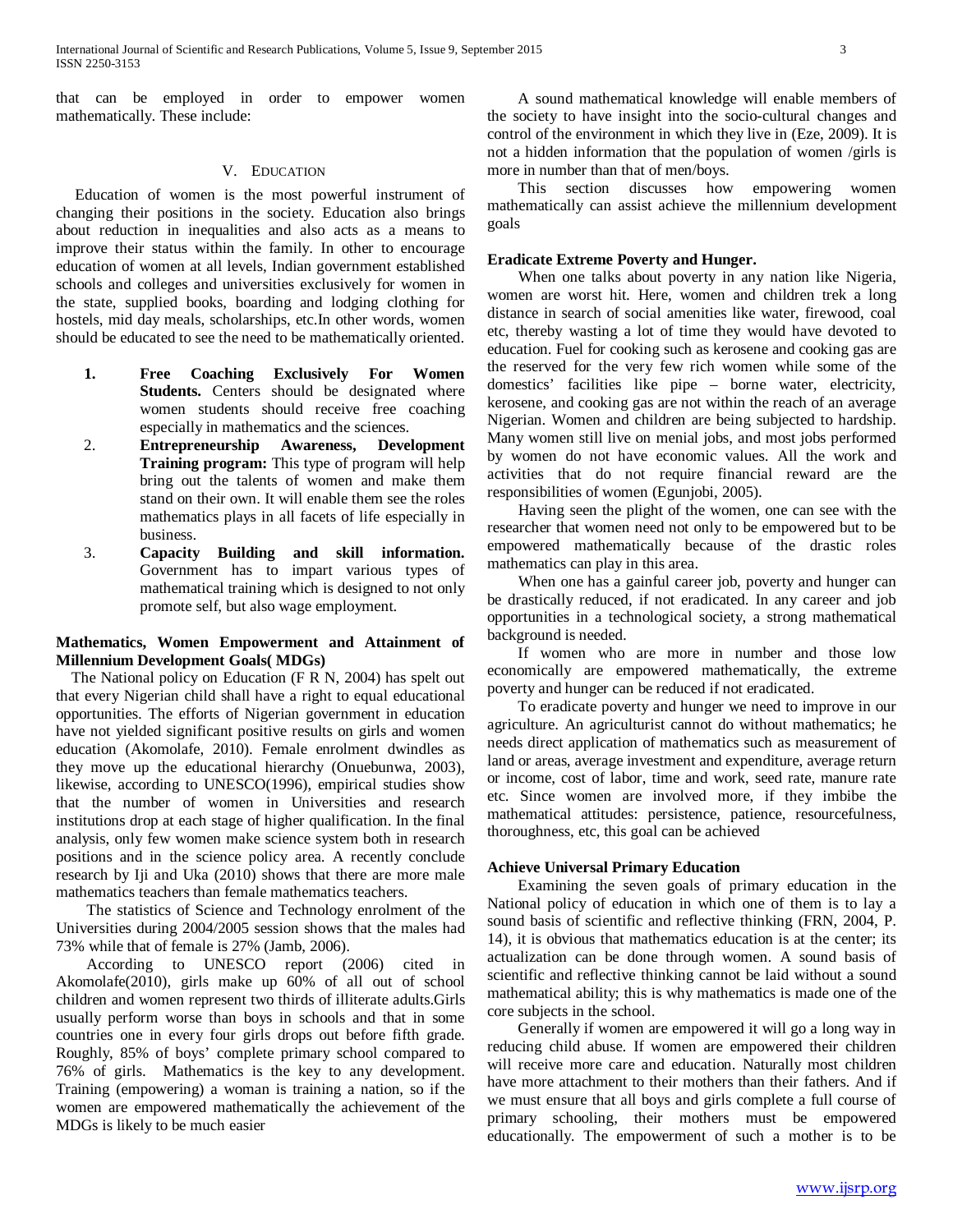mathematically for the scientific and reflective thinking to be achieved.

 Moreover, in most primary schools in Nigeria especially public schools, there are more female teachers than male teachers. Unfortunately, most of them are not mathematically inclined, yet the class teacher teaches all the subjects including mathematics. So if these teachers, in particular female teachers and mothers, are mathematically empowered, universal primary education can be achieved.

## **Promote Gender Equality and Empower Women.**

 The issue on women empowerment is of a very paramount importance and that is why it became one of the MDGs. It is also an obvious statement that there is no MDGs that does not need mathematics and women. As earlier discussed in this section, statistics has it that few women are in sciences especially in mathematics.Moreover, Akuboiroh (1990) cited in Ogundele (2009) found that the fear for mathematics normally affect females more than male students. Females normally experience higher emotional instability than their male counterparts.The females are then discouraged from mathematics education, yet these are the people who constitute a significant size of the population. It is known that every development relies on science and technological careers, which cannot be successful without mathematics yet greater population (women) fear this queen of science. It then means that something must be done to really encourage girls and women to be empowered mathematically if promotion of gender equality and women empowerment should be achieved.

## **Reduce child mortality, Improve maternal health, Combat HIV(AIDS), Malaria, and other Diseases**

 Three of the MDGs relate to health and of course the health of any nation, especially a developing nation like Nigeria will definitely affect her development.

 When one talks about child mortality, maternal health, HIV/ AIDS, Malaria. and other diseases women are more affected and involved. Mathematical knowledge will assist in reducing these health matters especially if the women who are affected and involved more are mathematically inclined. Infact a scientific nation has a lot to achieve, that is why Mangena (2006) states, "we need to be a nation of scientist not only because we are competing with other nations, but more importantly, because we need to be a nation of scientists so that we can fight enemies such as poverty, infectious diseases like HIV and AIDS, Malaria, or Tuberculosis, and lifestyle related illness such as malnutrition, obesity and diabetes. We need science to calculate and mitigate the effects of global warming, severe storms, over fishing pollution and a host of other problems.

#### **Ensuring Environmental Sustainability.**

 There is no environmental issue that does not need mathematics, be it land scaping, erosion control, planting of trees and flowers, digging of wells or laying of pipe born water etc that does not need concept of mathematics such as distance, measurement etc.

 The role of mathematics in any environment is enormous. Our environment has more women than men, if these women are empowered mathematically; the achievement of ensuring environmental sustainability becomes more feasible.

#### **Develop a Global Partnership for Development.**

 Two of the targets are; to provide cooperation with pharmaceutical companies, access to affordable essential drugs in developing countries; to make available in cooperation with the private sector, the benefits of new technologies especially information and communication technology(ICT). It may no longer be news to the generality of the people that health issues and ICT cannot be possible without mathematics. It has earlier been established that women are more involved in health issues and consequently they need to be more informed technologically. Therefore, if the women are mathematically empowered, it will be easier to achieve this MDG.

## VI. CONCLUSION

 The problem of achieving any developmental goal has been a global challenge and that of millennium development goals have occupied the attention of the world leaders. The aim of any developmental goal is to improve the lives of its populace, so there is need to actualize the MDGs.

 Considering the roles of mathematics and women in any developing nation like Nigeria, this paper strongly opined that empowering women mathematically is very vital for the attainment of MDGs.

 To be able to achieve this, the following areas need to be seriously looked into

- Women to be integrated in all aspects of the development process
- Establishment of international network of women scientists and mathematicians
- Promote the education of girls and women of all ages in science ,technology and mathematics(STM).This can be done through awards and scholarship
- Promote knowledge and sponsor research on the role of women( especially mathematics based)
- Increase women's share of seats in national parliament and local government bodies to ensure that they can participate in decision- making on equal footing with men
- Invest in infrastructure to reduce girls and women's time burdens
- More awareness to be created.

 When the aforementioned issues and their likes are dealt with, it will help in empowering women mathematically which invariably will facilitate the attainment of the millennium development goals.

#### **REFERENCES**

[1] Adedeji , T (2009) Strategies for Bridging Gender Equity in Mathematics. Achievement in Nigeria Tertiary Institutions. A Paper Presented at 46th Annual Conference of the Mathematical Association of Nigeria (MAN).